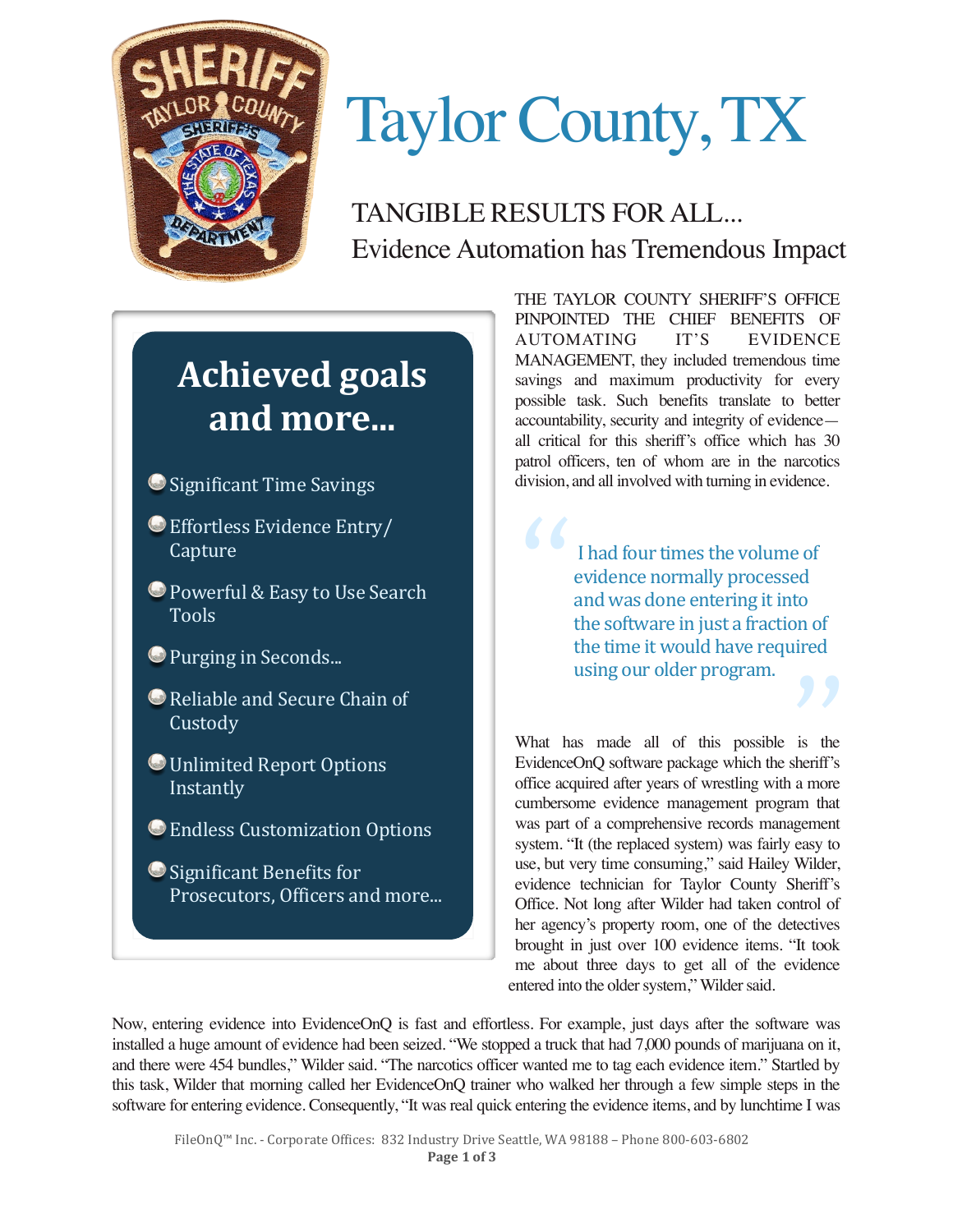done," Wilder said. "I had four times the volume of evidence normally processed (with the marijuana seizure) and was done entering it into the software in just a fraction of the time it would have required using our older program."

#### **Data Entry Flexibility**

Not only is the ability to enter evidence faster with EvidenceOnQ, but Taylor County Sheriff's property room can



give any description to evidence items it desires, plus create new sections. "Before the new program, I had to use what was already in the older evidence system," Wilder said. "I could not add new sections. I could not customize at all."

One of the features of EvidenceOnQ that Wilder prizes most is the software's "clone" feature. When an evidence case record is created and the user has, say, three more items to add to the record, a click on the clone button in  $\begin{bmatrix} 1 \\ 1 \\ 1 \\ 1 \end{bmatrix}$ 

EvidenceOnQ lets the user search any field to find what they need

quickly... **99** 

EvidenceOnQ transfers all of the additional evidence to the next page. "As you're entering

each evidence item for one case record, you just change the item number and the description of that item," Wilder explains. "Everything else, such as the category, the officer, etc., stays the same."

#### **Simple Queries - Searching Made Easy**

Now, I can run a monthly report in less than three "

Most manual evidence management systems do not allow adequate searches in fields. EvidenceOnQ lets the user search any field. "Let's say I have 25 fields," Wilder offers. In EvidenceOnQ, "you can put something into any one of those 25 fields. For example, if someone using the software wanted to know everything about someone with the last name of Samson, EvidenceOnQ will pull up every record with that last name. "You can do this with any point of reference---the case number, the evidence item number, or the date," Wilder said.

This capability of the software proves particularly advantageous for Taylor County Sheriff's property room since most officers do not recall when a specific incident occurred, where it happened, or what the case number is. minutes!<br>
pability of the software proficers do not recall when a s

### **Wide Range of Reports**

Generating reports with the older evidence system once was the bane of Wilder's job. "Reports used to kill me," Wilder said. "It took me between a half day and entire day to run a monthly report with our old system." No longer.

"Now, I can run a monthly report in EvidenceOnQ in less than three minutes!" Reports are produced on monthly evidence intake, what evidence goes out, and any retention records that need to be reviewed each month.

#### **Other Stakeholders Also Benefit**

Prior to the adoption of EvidenceOnQ, Wilder remembers getting calls from the district attorney's officer, for example, asking about a certain case number and evidence associated with it, and wanting to visit the property room